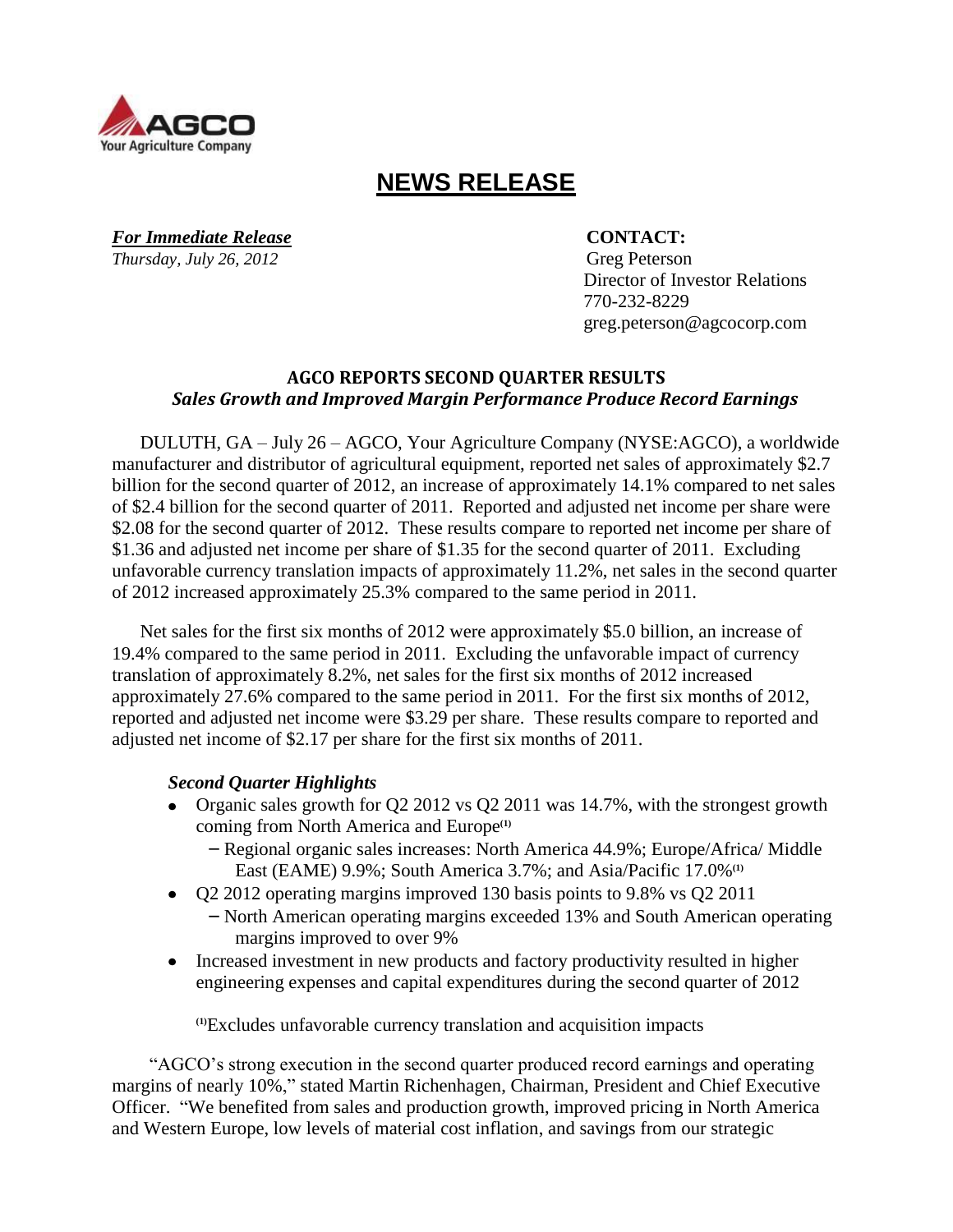initiatives focused on purchasing and factory productivity. Our recent GSI acquisition also contributed to the positive results with its seasonally strong performance, particularly in North America."

# **Market Update**

### *Industry Unit Retail Sales*

|                                | <b>Tractors</b>   | <b>Combines</b>   |
|--------------------------------|-------------------|-------------------|
|                                | Change from       | Change from       |
| Six months ended June 30, 2012 | Prior Year Period | Prior Year Period |
| North America                  | 6%                | (23)%             |
| South America                  | (7)%              | (12)%             |
| Western Europe                 | (2)%              | 15%               |

 "North American farm economics remain healthy but the current drought conditions across much of the U.S. have added some uncertainty for farm equipment demand for the remainder of 2012 in the region," stated Mr. Richenhagen. "Lower farm production in the U.S. should keep grain inventories at historically low levels and support global soft commodity prices. In Europe, attractive crop fundamentals are sustaining demand at normal levels in the key Western European markets of Germany, France and the United Kingdom while demand has weakened in Southern Europe. Supportive government financing programs in Brazil, favorable crop prices and improved weather are all sustaining industry demand in South America. Longer term, the growing population and the shift to higher protein diets are driving increases in the consumption of food and demand for grain, providing support for farm income and our industry."

# **Regional Results**

|                                         | Net sales | % change<br>from $2011$ | % change from<br>$2011$ due to<br>currency<br>translation $(1)$ |
|-----------------------------------------|-----------|-------------------------|-----------------------------------------------------------------|
| Three months ended June 30, 2012        |           |                         |                                                                 |
| North America                           | \$733.4   | 85.8%                   | $(2.2)\%$                                                       |
| South America                           | 448.5     | (9.7)%                  | $(19.0)\%$                                                      |
| Europe/Africa/Middle East               | 1,406.9   | 0.5%                    | $(11.2)\%$                                                      |
| Asia/Pacific                            | 101.3     | 51.7%                   | (6.9)%                                                          |
| <b>Total</b>                            | \$2,690.1 | 14.1%                   | $(11.2)\%$                                                      |
| Six months ended June 30, 2012          |           |                         |                                                                 |
| North America                           | \$1,299.9 | 72.4%                   | $(1.6)\%$                                                       |
| South America                           | 863.9     | (4.8)%                  | $(13.0)\%$                                                      |
| Europe/Africa/Middle East               | 2,606.7   | 9.8%                    | (8.8)%                                                          |
| Asia/Pacific                            | 193.3     | 59.0%                   | $(3.0)\%$                                                       |
| Total                                   | \$4,963.8 | 19.4%                   | $(8.2)$ %                                                       |
| See Footnotes for additional disclosure |           |                         |                                                                 |

### *AGCO Regional Net Sales (in millions)*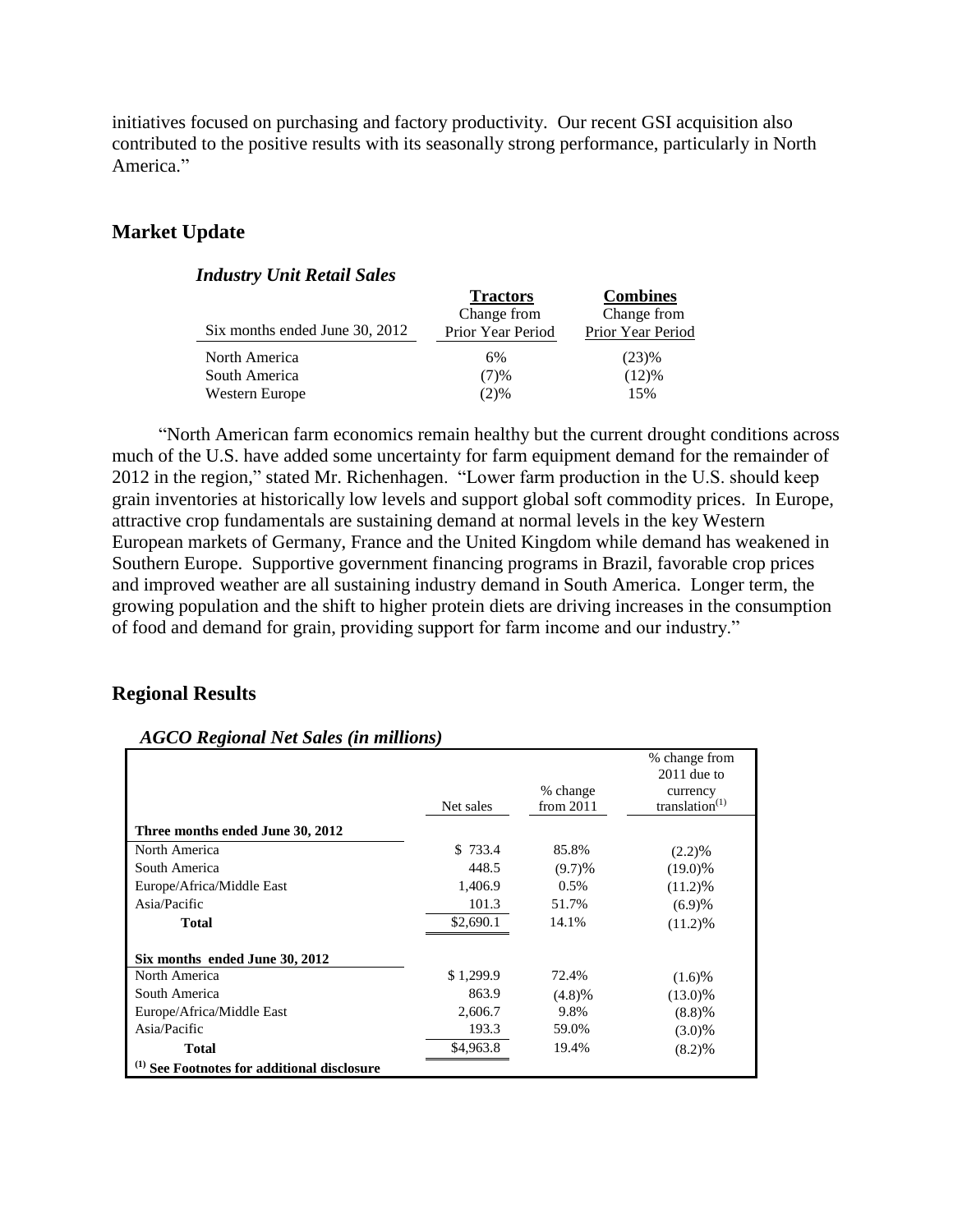#### *North America*

Strong seasonal performance from GSI, solid industry demand and high acceptance of new products produced growth of 74.0% in North American sales in the first half of 2012 compared to the same period of 2011, excluding the impact of unfavorable currency translation. Excluding the benefit of acquisitions and currency translation, North American sales increased 36.4% in the first half of 2012 compared to the same period in 2011. The most significant increases were in sprayers, hay equipment and high horsepower tractors. The positive impact of acquisitions, higher sales and margin improvement all contributed to growth in income from operations of \$113.2 million for the first six months of 2012 compared to the same period in 2011.

#### *South America*

Sales in the first half of 2012 increased 8.2% compared to the first six months of 2011 on a constant currency basis. Excluding the benefit of acquisitions and negative currency translation, South American sales were 2.0% higher in the first half of 2012 compared to the same period in 2011. Higher sales in Brazil were offset by declines in Argentina. AGCO's profitability in South America improved during the second quarter with operating margins rebounding to 9.3% compared to 7.6% in the second quarter of 2011. Income from operations decreased \$5.7 million in the first half of 2012 compared to the same period in 2011. The negative impact of currency translation was partially offset by improved margins in the core business.

#### *EAME*

Healthy farm fundamentals in Western Europe and increased industry demand in Eastern Europe resulted in sales growth of approximately 15.9% in the EAME region compared to the first six months of 2011, exclusive of acquisition benefits and the unfavorable impact of currency translation. AGCO experienced the largest sales increases in Germany, France, the United Kingdom and Russia. Income from operations grew by \$51.0 million in the first half of 2012 compared to the same period in 2011. Higher sales and production levels, along with a richer mix of products, was partially offset by the negative impact of currency translation.

### *Asia/Pacific*

Net sales in AGCO's Asia/Pacific segment increased by approximately 62.0% during the first half of 2012 compared to the prior year period, excluding the unfavorable impact of currency translation. Excluding the benefit of acquisitions and negative currency translation, net sales in the Asia/Pacific region were 20.0% higher in the first six months of 2012 compared to the same period in 2011. Growth in Australia and New Zealand produced most of the increase. Income from operations in the Asia/Pacific region decreased \$3.4 million in the first six months of 2012 compared to the same period in 2011 as additional market development costs in China were partially offset by improved gross margins.

"We were pleased with our sales and margin performance in the first half of 2012," continued Mr. Richenhagen. "In the second half of the year we will maintain our focus on margin improvement, while also increasing our investments to support our longer term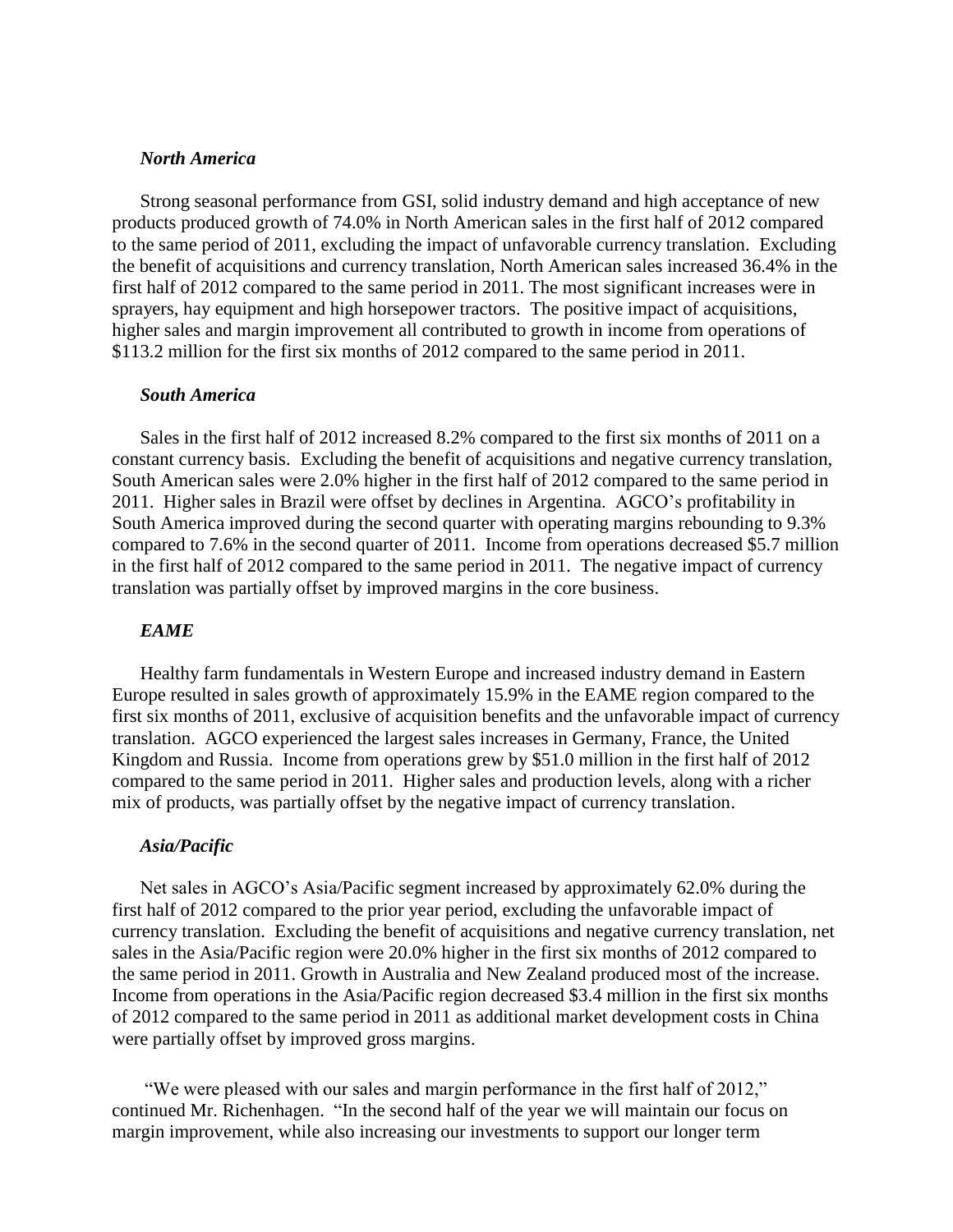objectives. These investments include an expansion at our Fendt manufacturing facility in Marktoberdorf, Germany and construction of a low horsepower production facility in China. In addition, our important investments in new product development and market expansion will remain at high levels in the coming quarters as we work to meet Tier 4 final emission requirements and refresh and grow our product line."

### **Outlook**

AGCO is increasing its earnings outlook and targeting adjusted earnings per share in a range from \$5.50 to \$5.75 for the full year of 2012. The new guidance reflects the Company's improved operating performance which is partially offset by the negative impact of currency translation. Net sales are expected to range from \$10.1 billion to \$10.3 billion for the full year. Gross margin improvement is expected to be partially offset by increased engineering and market expansion expenditures.

### **AGCO Announces Share Repurchase Program**

AGCO announced today that its Board of Directors has approved a share repurchase program under which the Company can repurchase up to \$50 million of its common stock. The primary purpose of the new program is to limit dilution resulting from equity incentive plan.

\* \* \* \* \*

AGCO will be hosting a conference call with respect to this earnings announcement at 10:00 a.m. Eastern Time on Thursday, July 26, 2012. The Company will refer to slides on its conference call. Interested persons can access the conference call and slide presentation via AGCO's website at [www.agcocorp.com](http://www.agcocorp.com/) on the "Investors/Events" page in the "Company" section of our website. A replay of the conference call will be available approximately two hours after the conclusion of the conference call for twelve months following the call. A copy of this press release will be available on AGCO's website for at least twelve months following the call.

\* \* \* \* \*

### *Safe Harbor Statement*

Statements that are not historical facts, including the projections of earnings per share, sales, market conditions, population growth, farm incomes and production, commodity prices, grain inventories, margin improvements, currency translation, investments in product development, facilities and expanding markets, industry demand, general economic conditions, engineering efforts and capital expenditures, are forward-looking and subject to risks that could cause actual results to differ materially from those suggested by the statements. The following are among the factors that could cause actual results to differ materially from the results discussed in or implied by the forward-looking statements.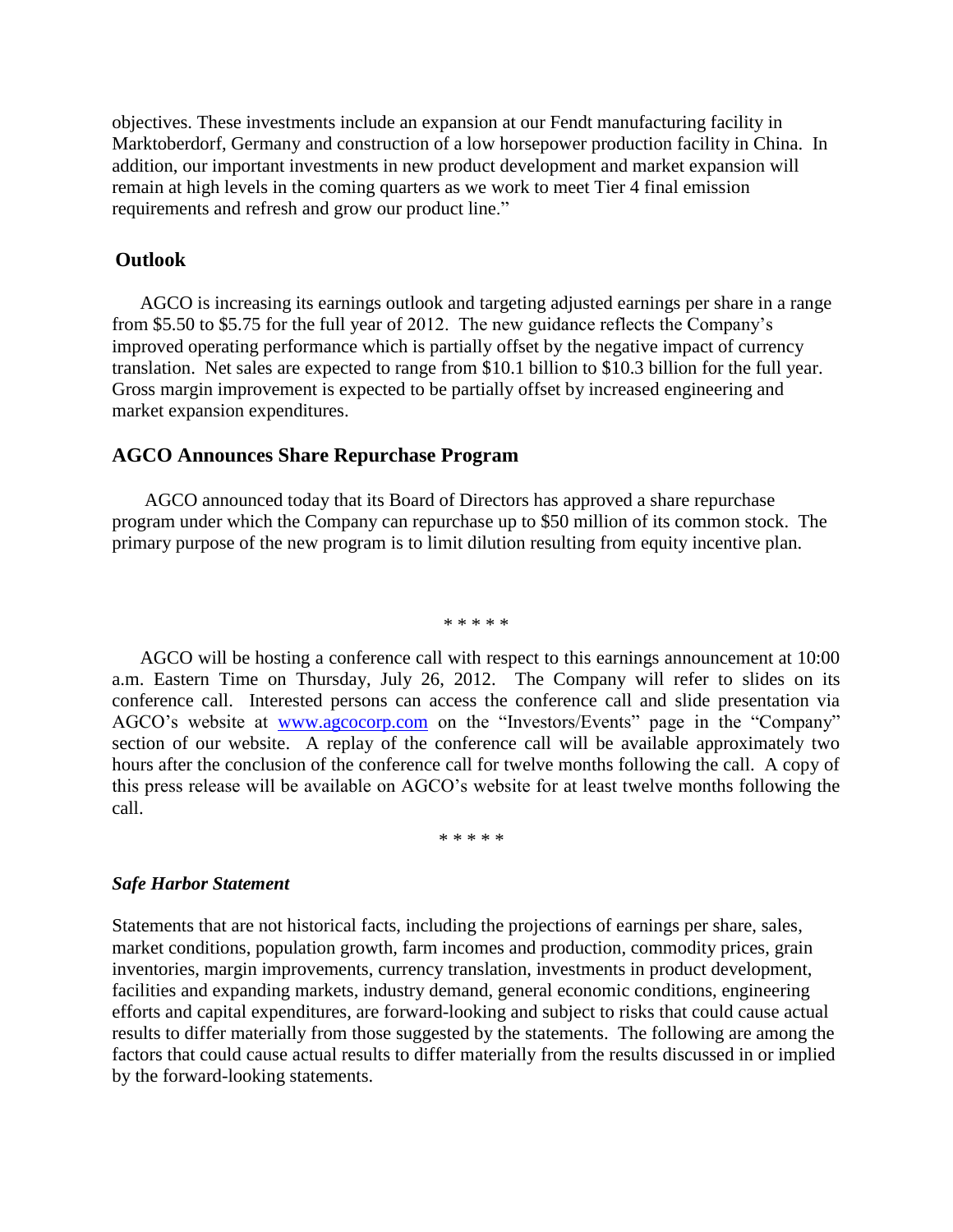- Our financial results depend entirely upon the agricultural industry, and factors that adversely affect the agricultural industry generally, including declines in the general economy, increases in farm input costs, lower commodity prices, lower farm income and changes in the availability of credit for our retail customers, will adversely affect us.
- The recent poor performance of the general economy may result in a decline in demand for our products. However, we are unable to predict with accuracy the amount or duration of this decline, and our forward-looking statements reflect merely our best estimates at the current time.
- A majority of our sales and manufacturing take place outside the United States, and, as a result, we are exposed to risks related to foreign laws, taxes, economic conditions, labor supply and relations, political conditions and governmental policies. These risks may delay or reduce our realization of value from our international operations.
- Most retail sales of the products that we manufacture are financed, either by our joint  $\bullet$ ventures with Rabobank or by a bank or other private lender. During 2011, our joint ventures with Rabobank, which are controlled by Rabobank and are dependent upon Rabobank for financing as well, financed approximately 50% of the retail sales of our tractors and combines in the markets where the joint ventures operate. Any difficulty by Rabobank to continue to provide that financing, or any business decision by Rabobank as the controlling member not to fund the business or particular aspects of it (for example, a particular country or region), would require the joint ventures to find other sources of financing (which may be difficult to obtain), or us to find another source of retail financing for our customers, or our customers would be required to utilize other retail financing providers. As a result of the recent economic downturn, financing for capital equipment purchases generally has become more difficult in certain regions and in some cases, was expensive to obtain. To the extent that financing is not available or available only at unattractive prices, our sales would be negatively impacted.
- Both AGCO and our retail finance joint ventures have substantial account receivables from dealers and end customers, and we would be adversely impacted if the collectability of these receivables was not consistent with historical experience; this collectability is dependent upon the financial strength of the farm industry, which in turn is dependent upon the general economy and commodity prices, as well as several of the other factors listed in this section.
- We recently have experienced substantial and sustained volatility with respect to currency exchange rate and interest rate changes, including uncertainty associated with the Euro, which can adversely affect our reported results of operations and the competitiveness of our products.
- All acquisitions, including the acquisition of GSI, involve risks relating to retention of key employees and customers and fulfilling projections prepared by or at the direction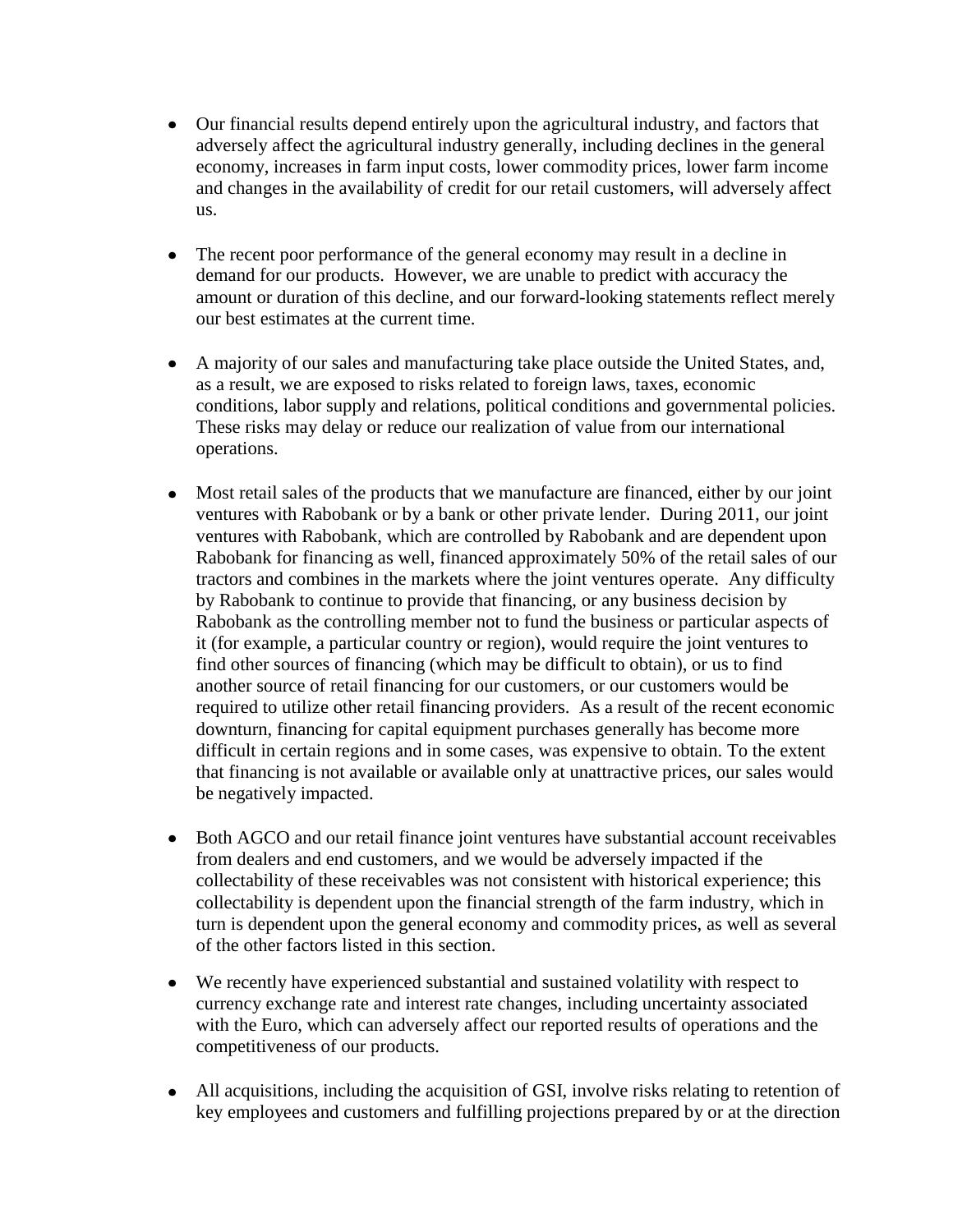of prior ownership. In addition, we may encounter difficulties in integrating GSI into our business and may not fully achieve, or achieve within a reasonable time frame, expected strategic objectives and other expected benefits of the acquisition.

- Our success depends on the introduction of new products, particularly engines that comply with emission requirements, which requires substantial expenditures.
- Our expansion plans in emerging markets, including establishing a greater manufacturing and marketing presence and growing our use of component suppliers, could entail significant risks.
- We depend on suppliers for components, parts and raw materials for our products, and any failure by our suppliers to provide products as needed, or by us to promptly address supplier issues, will adversely impact our ability to timely and efficiently manufacture and sell products. We also are subject to raw material price fluctuations, which can adversely affect our manufacturing costs.
- We face significant competition, and if we are unable to compete successfully against other agricultural equipment manufacturers, we would lose customers and our net sales and profitability would decline.
- We have a substantial amount of indebtedness, and, as result, we are subject to certain restrictive covenants and payment obligations that may adversely affect our ability to operate and expand our business.

Further information concerning these and other factors is included in AGCO's filings with the Securities and Exchange Commission, including its Form 10-K for the year ended December 31, 2011. AGCO disclaims any obligation to update any forward-looking statements except as required by law.

\* \* \* \* \*

# *About AGCO*

AGCO, Your Agriculture Company, (NYSE: AGCO), is a global leader focused on the design, manufacture and distribution of agricultural machinery. AGCO supports more productive farming through a full line of tractors, combines, hay tools, sprayers, forage equipment, tillage, implements, grain storage and protein production systems, as well as related replacement parts. AGCO products are sold through four core machinery brands, Challenger®, Fendt®, Massey Ferguson® and Valtra®, and are distributed globally through 3,100 independent dealers and distributors in more than 140 countries worldwide. Retail financing is available through AGCO Finance for qualified purchasers. Founded in 1990, AGCO is headquartered in Duluth, Georgia, USA. In 2011, AGCO had net sales of \$8.8 billion. [http://www.agcocorp.com](http://www.agcocorp.com/)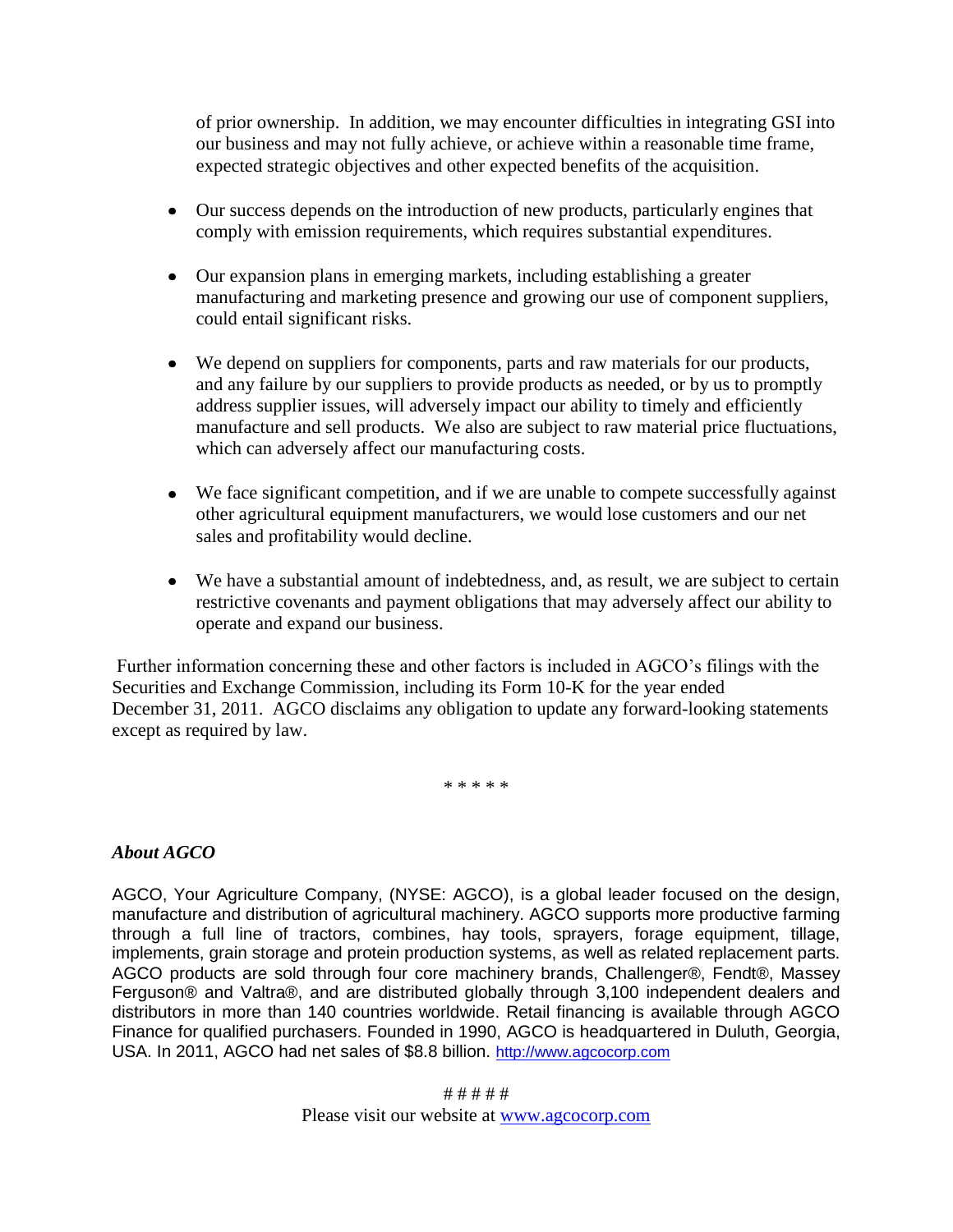### AGCO CORPORATION AND SUBSIDIARIES CONDENSED CONSOLIDATED BALANCE SHEETS (unaudited and in millions)

|                                                                            | June 30,<br>2012                   | December 31,<br>2011 |
|----------------------------------------------------------------------------|------------------------------------|----------------------|
| <b>ASSETS</b>                                                              |                                    |                      |
| <b>Current Assets:</b>                                                     |                                    |                      |
| Cash and cash equivalents                                                  | \$<br>393.4                        | \$<br>724.4          |
| Accounts and notes receivable, net                                         | 1,196.3                            | 994.2                |
| Inventories, net                                                           | 2,023.2                            | 1,559.6              |
| Deferred tax assets                                                        | 138.2                              | 142.7                |
| Other current assets                                                       | 271.1                              | 241.9                |
| Total current assets                                                       | 4.022.2                            | $\overline{3,}662.8$ |
| Property, plant and equipment, net                                         | 1,243.1                            | 1,222.6              |
| Investment in affiliates                                                   | 363.8                              | 346.3                |
| Deferred tax assets                                                        | 46.0                               | 37.6                 |
| Other assets                                                               | 125.8                              | 126.9                |
| Intangible assets, net                                                     | 640.2                              | 666.5                |
| Goodwill                                                                   | 1.190.2                            | 1.194.5              |
| <b>Total assets</b>                                                        | \$<br>7,631.3                      | \$<br>7,257.2        |
| <b>LIABILITIES AND STOCKHOLDERS' EQUITY</b><br><b>Current Liabilities:</b> |                                    |                      |
| Current portion of long-term debt                                          | \$<br>56.2                         | \$<br>60.1           |
| Accounts payable                                                           | 989.0                              | 937.0                |
| Accrued expenses                                                           | 1,083.0                            | 1,080.6              |
| Other current liabilities                                                  | 134.4                              | 127.8                |
| Total current liabilities                                                  | 2,262.6                            | 2,205.5              |
| Long-term debt, less current portion                                       | 1,471.4                            | 1,409.7              |
| Pensions and postretirement health care benefits                           | 289.4                              | 298.6                |
| Deferred tax liabilities                                                   | 193.5                              | 192.3                |
| Other noncurrent liabilities                                               | 146.0                              | 119.9                |
| <b>Total liabilities</b>                                                   | 4.362.9                            | 4.226.0              |
| <b>Temporary Equity</b>                                                    | 12.4                               |                      |
| Stockholders' Equity:<br>AGCO Corporation stockholders' equity:            |                                    |                      |
| Common stock                                                               | 1.0                                | 1.0                  |
| Additional paid-in capital                                                 | 1.092.2                            | 1,073.2              |
| Retained earnings                                                          | 2,646.7                            | 2,321.6              |
| Accumulated other comprehensive loss                                       | (520.9)                            | (400.6)              |
| Total AGCO Corporation stockholders' equity                                | 3,219.0                            | 2,995.2              |
| Noncontrolling interests                                                   | 37.0                               | 36.0                 |
| Total stockholders' equity                                                 | 3,256.0                            | 3,031.2              |
| Total liabilities, temporary equity and stockholders' equity               | $\overline{\mathbb{S}}$<br>7,631.3 | \$<br>7,257.2        |
|                                                                            |                                    |                      |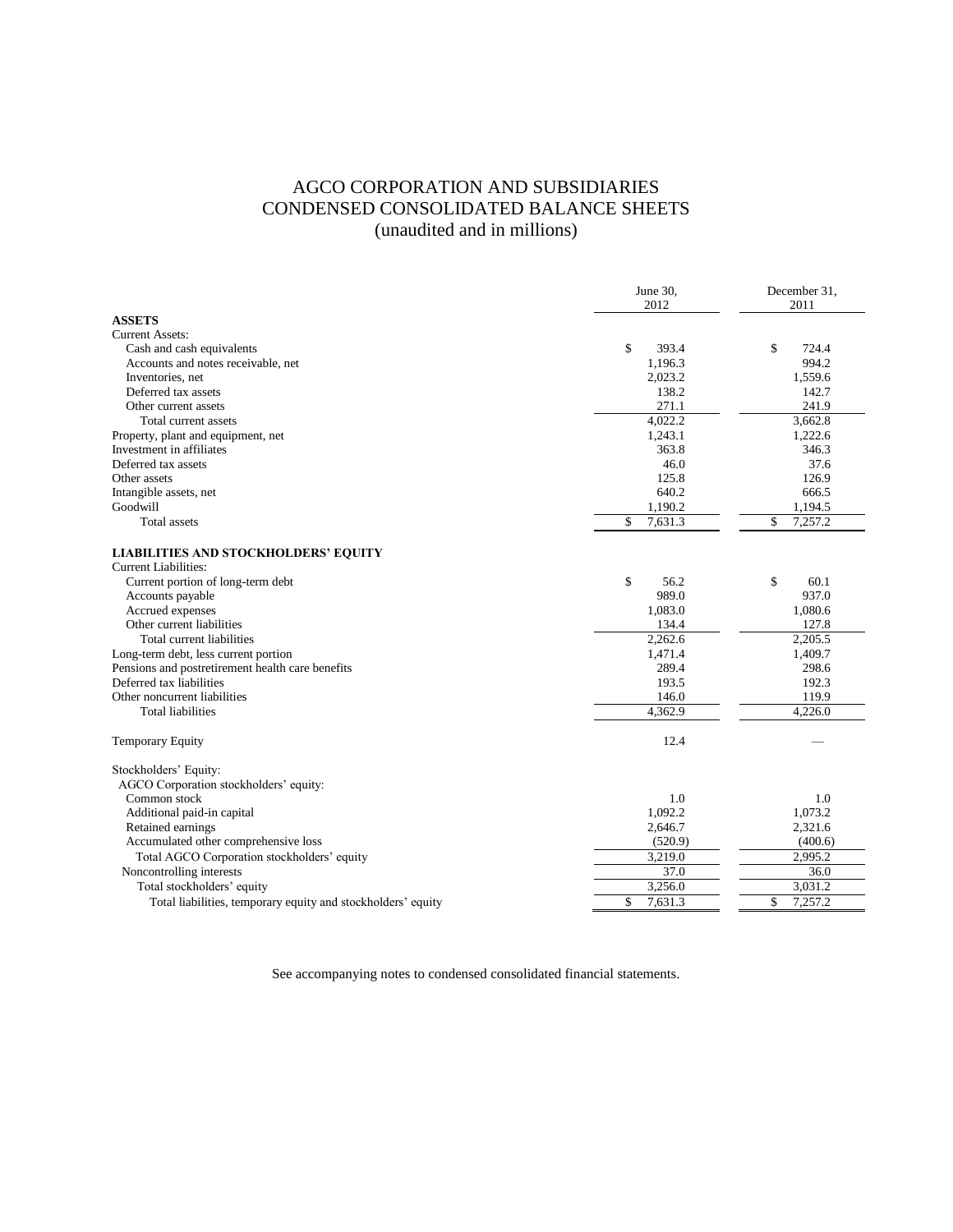# AGCO CORPORATION AND SUBSIDIARIES CONDENSED CONSOLIDATED STATEMENTS OF OPERATIONS (unaudited and in millions, except per share data)

|                                                                                | Three Months Ended June 30. |                  |  |
|--------------------------------------------------------------------------------|-----------------------------|------------------|--|
|                                                                                | 2012                        | 2011             |  |
| Net sales                                                                      | \$<br>2,690.1               | \$<br>2,358.6    |  |
| Cost of goods sold<br>Gross profit                                             | 2,078.7<br>611.4            | 1,870.3<br>488.3 |  |
| Selling, general and administrative expenses                                   | 255.1                       | 216.5            |  |
| Engineering expenses                                                           | 79.0                        | 66.2             |  |
| Restructuring and other infrequent income                                      | (0.1)                       | (0.9)            |  |
| Amortization of intangibles                                                    | 12.5                        | 4.9              |  |
| Income from operations                                                         | 264.9                       | 201.6            |  |
| Interest expense, net                                                          | 14.7                        | 12.5             |  |
| Other expense, net                                                             | 6.1                         | 7.9              |  |
| Income before income taxes and equity in net earnings of affiliates            | 244.1                       | 181.2            |  |
| Income tax provision                                                           | 57.3                        | 61.1             |  |
| Income before equity in net earnings of affiliates                             | 186.8                       | 120.1            |  |
| Equity in net earnings of affiliates                                           | 15.3                        | 13.8             |  |
| Net income                                                                     | 202.1                       | 133.9            |  |
| Net loss (income) attributable to noncontrolling interests                     | 2.8                         | (0.2)            |  |
| Net income attributable to AGCO Corporation and subsidiaries                   | \$<br>204.9                 | \$<br>133.7      |  |
| Net income per common share attributable to AGCO Corporation and subsidiaries: |                             |                  |  |
| Basic                                                                          | 2.11<br>\$                  | 1.41<br>\$       |  |
| Diluted                                                                        | 2.08<br>\$                  | \$<br>1.36       |  |
| Weighted average number of common and common equivalent shares outstanding:    |                             |                  |  |
| Basic                                                                          | 97.2                        | 94.7             |  |
| Diluted                                                                        | 98.4                        | 98.6             |  |
|                                                                                |                             |                  |  |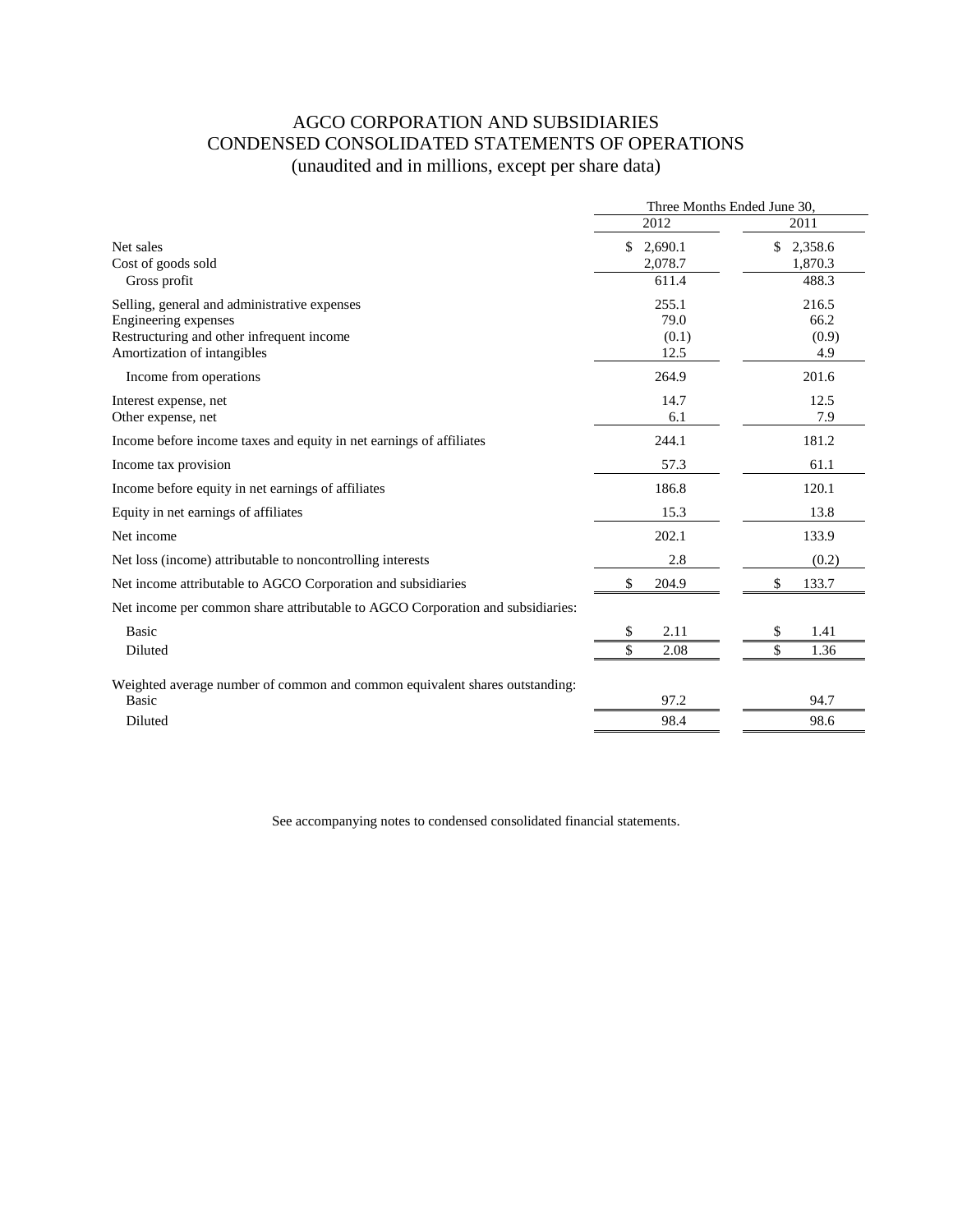# AGCO CORPORATION AND SUBSIDIARIES CONDENSED CONSOLIDATED STATEMENTS OF OPERATIONS (unaudited and in millions, except per share data)

|                                                                                | Six Months Ended June 30. |               |  |
|--------------------------------------------------------------------------------|---------------------------|---------------|--|
|                                                                                | 2012                      | 2011          |  |
| Net sales                                                                      | \$<br>4,963.8             | \$<br>4,156.3 |  |
| Cost of goods sold                                                             | 3,859.4                   | 3,312.1       |  |
| Gross profit                                                                   | 1,104.4                   | 844.2         |  |
| Selling, general and administrative expenses                                   | 494.0                     | 401.2         |  |
| Engineering expenses                                                           | 151.1                     | 124.1         |  |
| Restructuring and other infrequent income                                      | (0.1)                     | (0.7)         |  |
| Amortization of intangibles                                                    | 24.7                      | 9.3           |  |
| Income from operations                                                         | 434.7                     | 310.3         |  |
| Interest expense, net                                                          | 27.7                      | 18.0          |  |
| Other expense, net                                                             | 10.5                      | 10.2          |  |
| Income before income taxes and equity in net earnings of affiliates            | 396.5                     | 282.1         |  |
| Income tax provision                                                           | 100.5                     | 91.8          |  |
| Income before equity in net earnings of affiliates                             | 296.0                     | 190.3         |  |
| Equity in net earnings of affiliates                                           | 27.3                      | 25.2          |  |
| Net income                                                                     | 323.3                     | 215.5         |  |
| Net loss (income) attributable to noncontrolling interests                     | 1.8                       | (1.8)         |  |
| Net income attributable to AGCO Corporation and subsidiaries                   | \$<br>325.1               | \$<br>213.7   |  |
| Net income per common share attributable to AGCO Corporation and subsidiaries: |                           |               |  |
| Basic                                                                          | 3.35<br>\$                | 2.26<br>\$    |  |
| Diluted                                                                        | 3.29<br>\$                | \$<br>2.17    |  |
| Weighted average number of common and common equivalent shares outstanding:    |                           |               |  |
| Basic                                                                          | 97.1                      | 94.4          |  |
| Diluted                                                                        | 98.8                      | 98.4          |  |
|                                                                                |                           |               |  |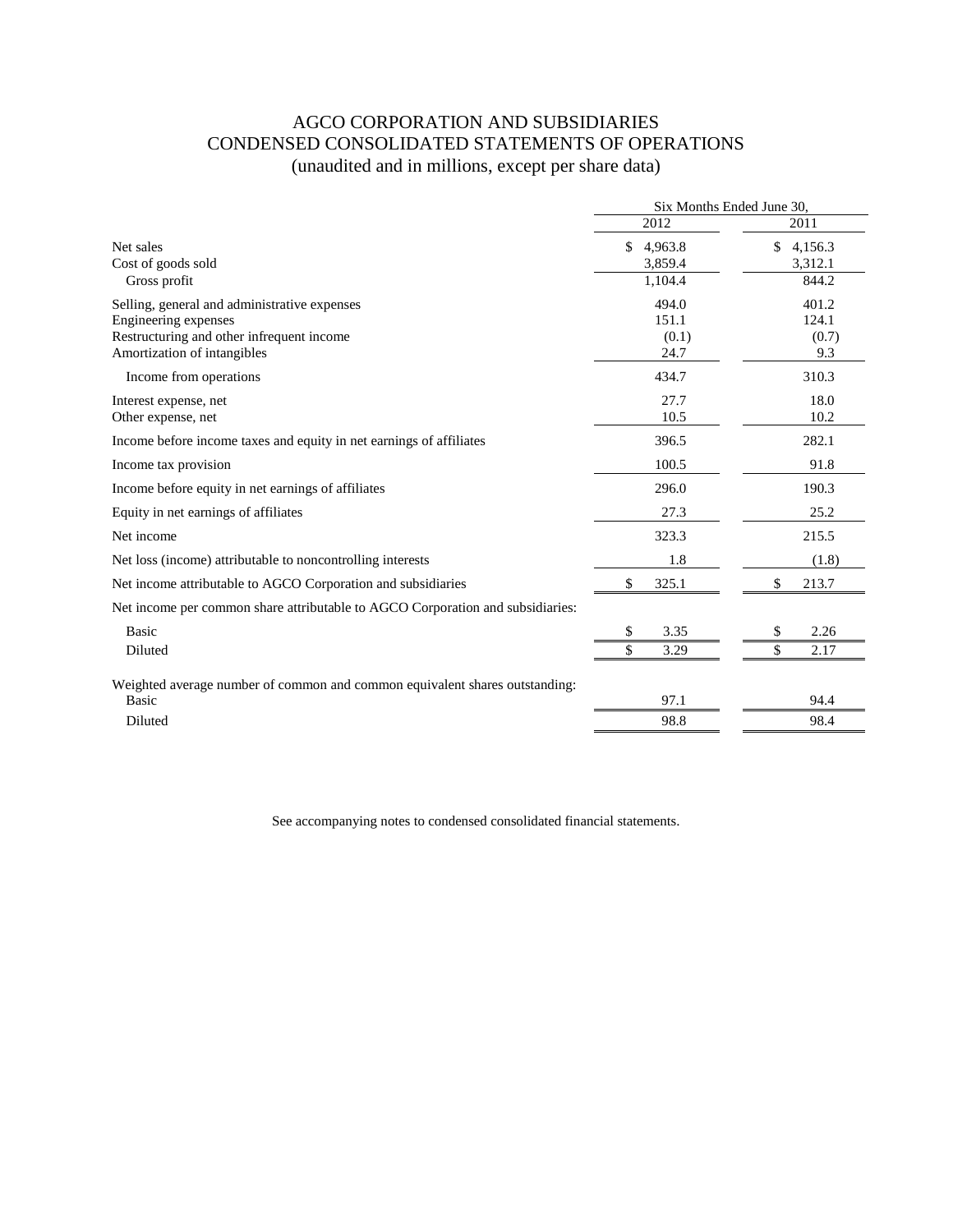# AGCO CORPORATION AND SUBSIDIARIES CONDENSED CONSOLIDATED STATEMENTS OF CASH FLOWS (unaudited and in millions)

|                                                                                 | Six Months Ended June 30, |                          |  |
|---------------------------------------------------------------------------------|---------------------------|--------------------------|--|
|                                                                                 | 2012                      | 2011                     |  |
| Cash flows from operating activities:                                           |                           |                          |  |
| Net income                                                                      | \$<br>323.3               | \$<br>215.5              |  |
| Adjustments to reconcile net income to net cash (used in) provided by operating |                           |                          |  |
| activities:                                                                     |                           |                          |  |
| Depreciation                                                                    | 85.7                      | 73.6                     |  |
| Deferred debt issuance cost amortization                                        | 1.7                       | 1.9                      |  |
| Amortization of intangibles                                                     | 24.7                      | 9.3                      |  |
| Amortization of debt discount                                                   | 4.3                       | 4.1                      |  |
| Stock compensation                                                              | 19.2                      | 11.4                     |  |
| Equity in net earnings of affiliates, net of cash received                      | (18.5)                    | (17.4)                   |  |
| Deferred income tax provision                                                   | 2.4                       | 1.0                      |  |
| Other                                                                           | (0.2)                     | (1.5)                    |  |
| Changes in operating assets and liabilities, net of effects from purchase of    |                           |                          |  |
| businesses:                                                                     |                           |                          |  |
| Accounts and notes receivable, net                                              | (248.2)                   | (42.6)                   |  |
| Inventories, net                                                                | (508.1)                   | (269.3)                  |  |
| Other current and noncurrent assets                                             | (35.4)                    | (26.3)                   |  |
| Accounts payable                                                                | 91.7                      | 74.4                     |  |
| Accrued expenses                                                                | 42.2                      | 69.8                     |  |
| Other current and noncurrent liabilities                                        | 27.0                      | (2.4)                    |  |
| Total adjustments                                                               | (511.5)                   | (114.0)                  |  |
| Net cash (used in) provided by operating activities                             | (188.2)                   | 101.5                    |  |
| Cash flows from investing activities:                                           |                           |                          |  |
| Purchases of property, plant and equipment                                      | (151.1)                   | (112.4)                  |  |
| Proceeds from sale of property, plant and equipment                             | 0.2                       | 0.8                      |  |
| Purchase of businesses, net of cash acquired                                    | (2.4)                     | (88.3)                   |  |
| Investments in consolidated affiliates, net of cash acquired                    | (20.1)                    | (25.0)                   |  |
| Investments in unconsolidated affiliates, net                                   | (7.9)                     | (6.0)                    |  |
| Restricted cash and other                                                       | (2.0)                     |                          |  |
| Net cash used in investing activities                                           | (183.3)                   | (230.9)                  |  |
| Cash flows from financing activities:                                           |                           |                          |  |
| Conversion of convertible senior subordinated notes                             |                           | (60.7)                   |  |
| Proceeds from debt obligations, net                                             | 42.8                      | 18.3                     |  |
| Payment of debt issuance costs                                                  | (0.1)                     | $\overline{\phantom{0}}$ |  |
| Payment of minimum tax withholdings on stock compensation                       |                           | (2.5)                    |  |
| (Distribution to) investment by noncontrolling interest                         | (0.3)                     | (0.5)                    |  |
| Proceeds from issuance of commons stock                                         |                           | 0.1                      |  |
| Net cash provided by (used in) financing activities                             | 42.4                      | (45.3)                   |  |
| Effect of exchange rate changes on cash and cash equivalents                    | (1.9)                     | 27.9                     |  |
| Decrease in cash and cash equivalents                                           | (331.0)                   | (146.8)                  |  |
| Cash and cash equivalents, beginning of period                                  | 724.4                     | 719.9                    |  |
| Cash and cash equivalents, end of period                                        | \$<br>393.4               | \$<br>573.1              |  |
|                                                                                 |                           |                          |  |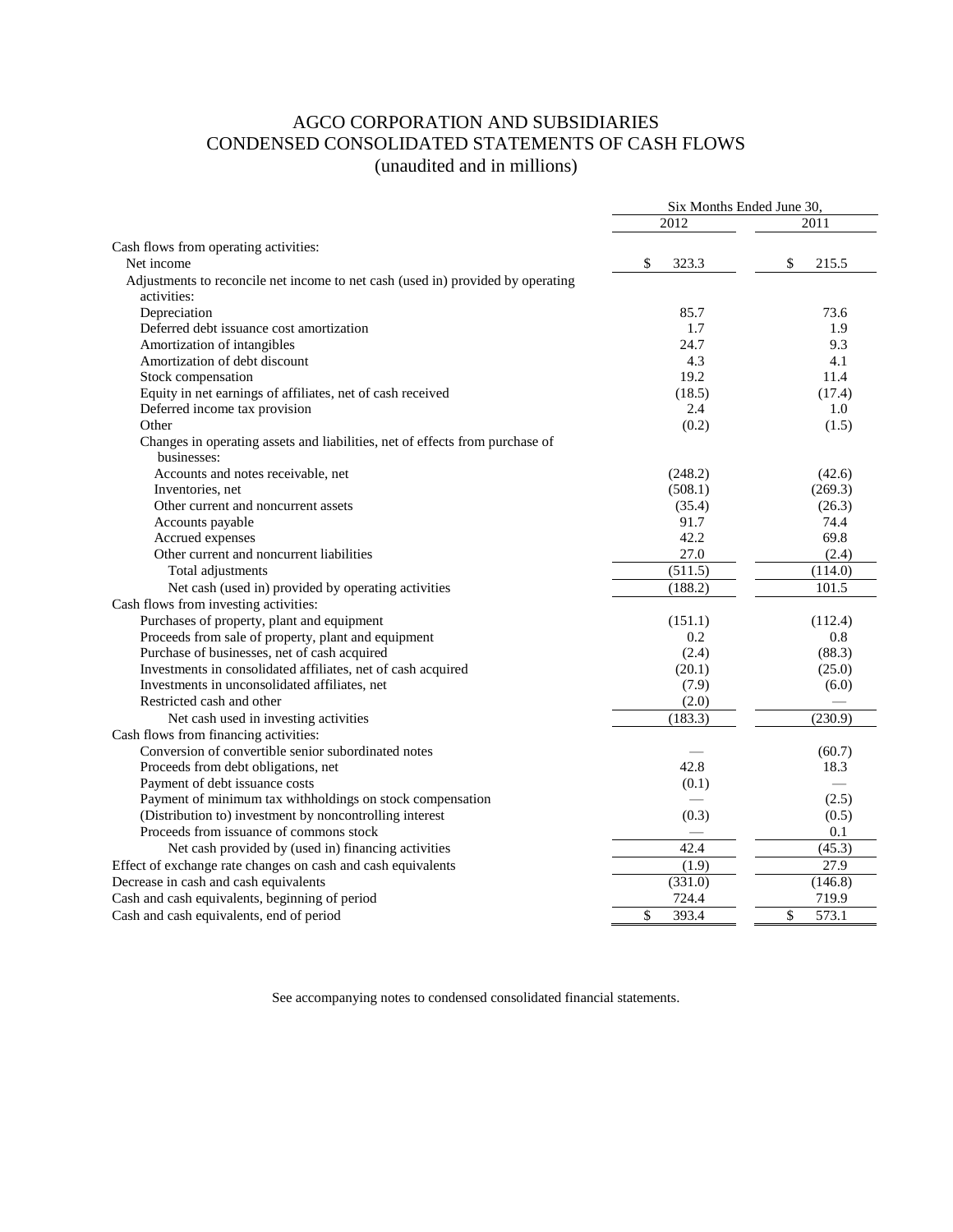### AGCO CORPORATION AND SUBSIDIARIES NOTES TO CONDENSED CONSOLIDATED FINANCIAL STATEMENTS (unaudited, in millions, except per share data)

#### **1. STOCK COMPENSATION EXPENSE**

The Company recorded stock compensation expense as follows:

|                                              | Three Months Ended<br>June $30$ . |  |                   | <b>Six Months Ended</b><br>June 30. |  |        |
|----------------------------------------------|-----------------------------------|--|-------------------|-------------------------------------|--|--------|
|                                              | 2012                              |  | 2011              | 2012                                |  | 2011   |
| Cost of goods sold                           | 0.6                               |  | 0.4               |                                     |  | 0.7    |
| Selling, general and administrative expenses | 10.4                              |  | 6.6               | 18.2                                |  | $-1.0$ |
| Total stock compensation expense             |                                   |  | $^{\prime}$ . ( ) | 19.4                                |  |        |

### **2. INDEBTEDNESS**

Indebtedness at June 30, 2012 and December 31, 2011 consisted of the following:

|                                                    | June $30$ ,<br>2012 | December 31.<br>2011 |  |  |
|----------------------------------------------------|---------------------|----------------------|--|--|
| 1¼% Convertible senior subordinated notes due 2036 | 187.7               | 183.4<br>J           |  |  |
| $4\frac{1}{2}\%$ Senior term loan due 2016         | 253.7               | 259.4                |  |  |
| $5\frac{7}{8}$ % Senior notes due 2021             | 300.0               | 300.0                |  |  |
| <b>Credit Facility</b>                             | 725.0               | 665.0                |  |  |
| Other long-term debt                               | 61.2                | 62.0                 |  |  |
|                                                    | 1,527.6             | 1,469.8              |  |  |
| Current portion of long-term debt<br>Less:         | (56.2)              | (60.1)               |  |  |
| Total indebtedness, less current portion           | 1,471.4             | 1,409.7              |  |  |

 As of June 30, 2012 and December 31, 2011, the closing sales price of the Company's common stock had not exceeded 120% of the conversion price of the 1¼% convertible senior subordinated notes for at least 20 trading days in the 30 consecutive trading days ending June 30, 2012 and December 31, 2011, and, therefore, the Company classified the notes as long-term debt. Future classification of the notes between current and long-term debt is dependent on the closing sales price of the Company's common stock during future quarters.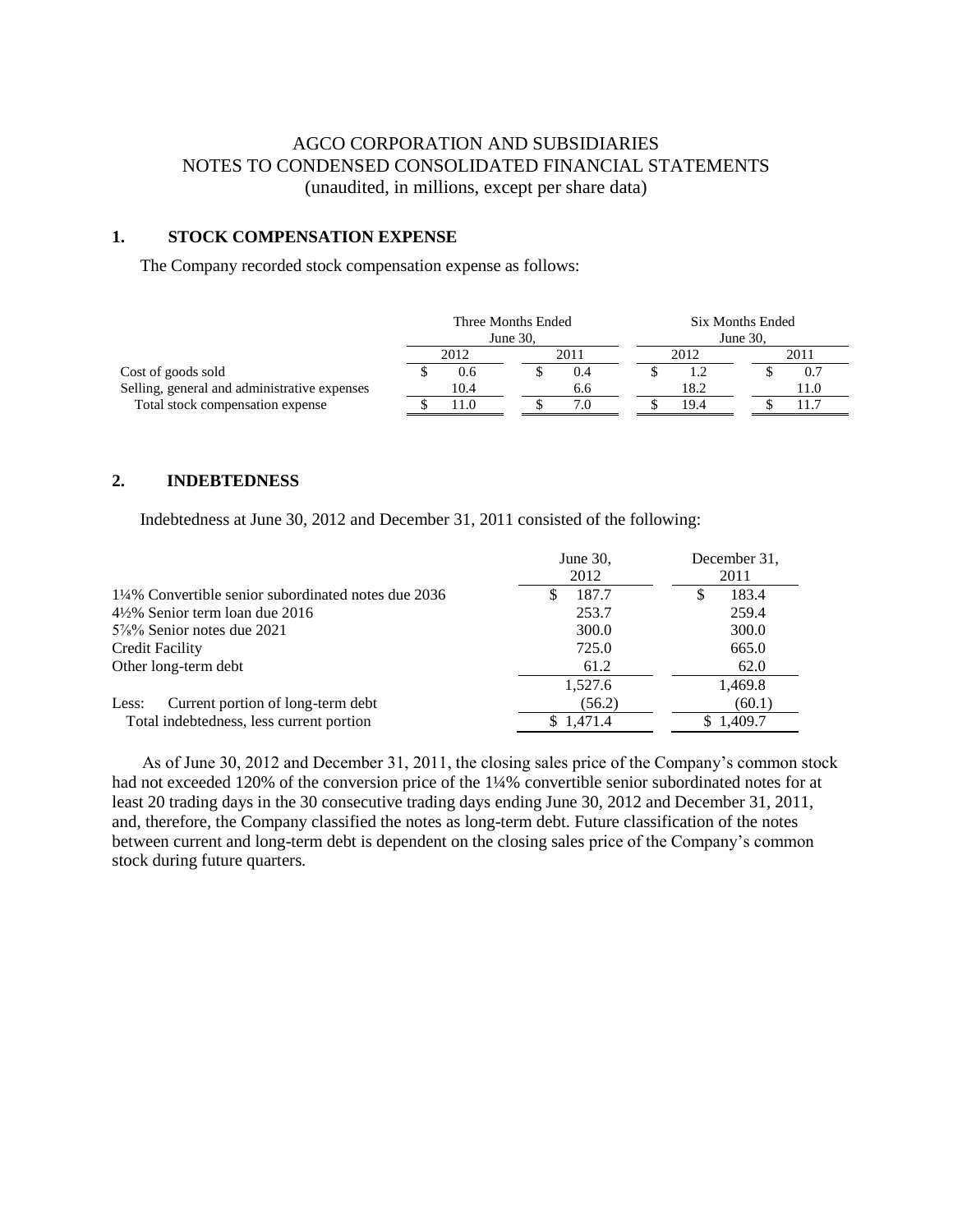#### **3. INVENTORIES**

Inventories at June 30, 2012 and December 31, 2011 were as follows:

|                              | June $30$ ,<br>2012 | December 31,<br>2011 |  |  |
|------------------------------|---------------------|----------------------|--|--|
| Finished goods               | 729.2               | 500.0                |  |  |
| Repair and replacement parts | 538.4               | 450.7                |  |  |
| Work in process              | 261.0               | 127.6                |  |  |
| Raw materials                | 494.6               | 481.3                |  |  |
| Inventories, net             | \$2,023.2           | \$1,559.6            |  |  |

### **4. ACCOUNTS RECEIVABLE SALES AGREEMENTS**

At June 30, 2012 and December 31, 2011, the Company had accounts receivable sales agreements that permit the sale, on an ongoing basis, of a majority of its wholesale receivables in North America and Europe to its 49% owned U.S., Canadian and European retail finance joint ventures. As of June 30, 2012 and December 31, 2011, the cash received from receivables sold under the U.S., Canadian and European accounts receivable sales agreements was approximately \$931.9 million and \$827.5 million, respectively.

Losses on sales of receivables associated with the accounts receivable financing facilities discussed above, reflected within "Other expense, net" in the Company's Condensed Consolidated Statements of Operations, were approximately \$5.4 million and \$10.6 million during the three and six months ended June 30, 2012, respectively. Losses on sales of receivables associated with the accounts receivable financing facilities reflected within "Other expense, net" and "Interest expense, net" in the Company's Condensed Consolidated Statements of Operations were approximately \$5.2 million and \$8.8 million during the three and six months ended June 30, 2011, respectively.

The Company's retail finance joint ventures in Brazil and Australia also provide wholesale financing to the Company's dealers. As of June 30, 2012 and December 31, 2011, these retail finance joint ventures had approximately \$64.3 million and \$62.0 million, respectively, of outstanding accounts receivable associated with these arrangements. In addition, the Company sells certain trade receivables under factoring arrangements to other financial institutions around the world.

### **5. EARNINGS PER SHARE**

The Company's convertible senior subordinated notes provide for (i) the settlement upon conversion in cash up to the principal amount of the converted notes with any excess conversion value settled in shares of the Company's common stock, and (ii) the conversion rate to be increased under certain circumstances if the notes are converted in connection with certain change of control transactions. Dilution of weighted shares outstanding will depend on the Company's stock price for the excess conversion value using the treasury stock method. A reconciliation of net income attributable to AGCO Corporation and subsidiaries and weighted average common shares outstanding for purposes of calculating basic and diluted earnings per share for the three and six months ended June 30, 2012 and 2011 is as follows: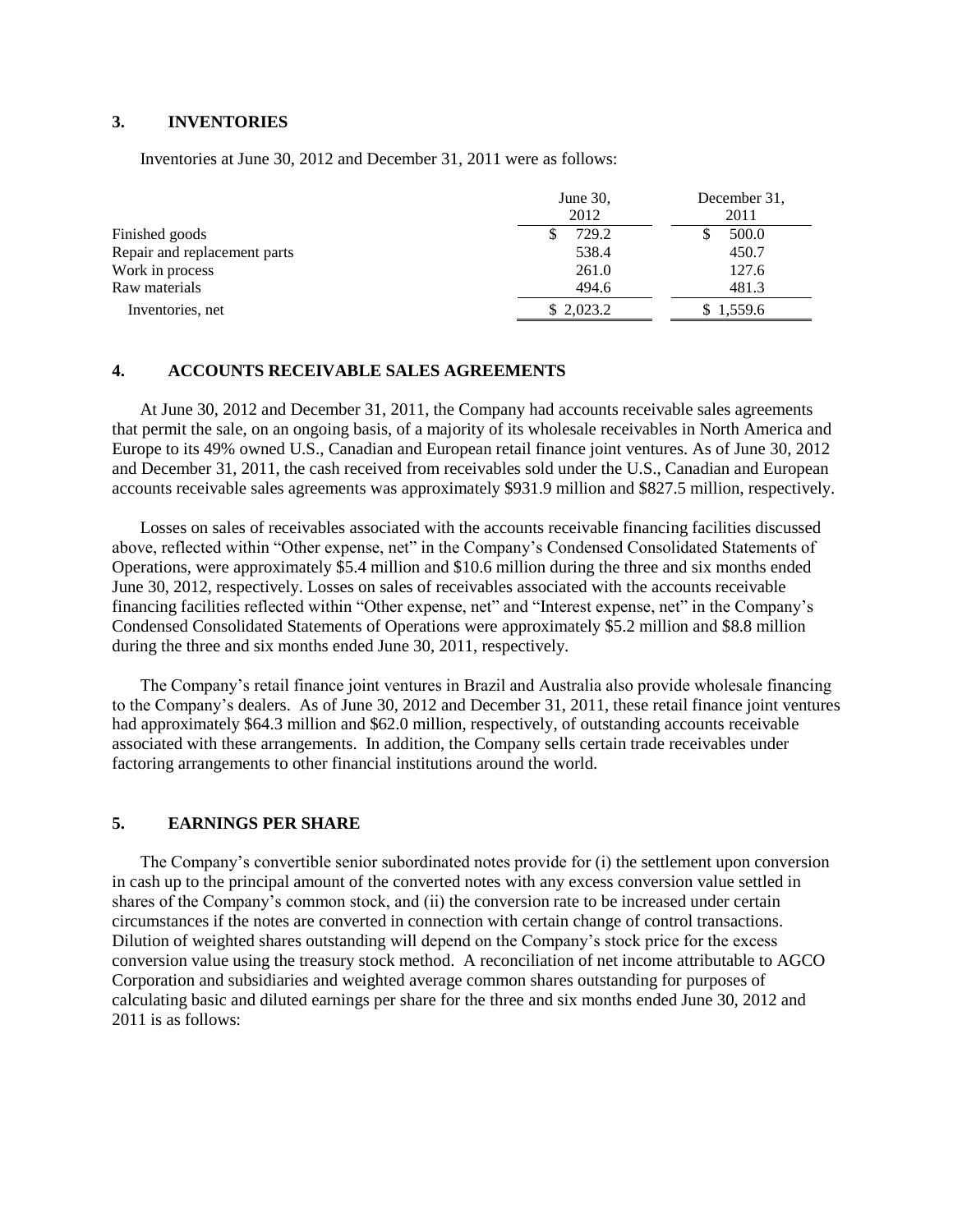|                                                                                                                                             |            | Three Months Ended June 30, | Six Months Ended June 30, |             |  |  |
|---------------------------------------------------------------------------------------------------------------------------------------------|------------|-----------------------------|---------------------------|-------------|--|--|
|                                                                                                                                             | 2012       | 2011                        | 2012                      | 2011        |  |  |
| Basic net income per share:<br>Net income attributable to AGCO                                                                              |            |                             |                           |             |  |  |
| Corporation and subsidiaries                                                                                                                | 204.9      | 133.7                       | 325.1                     | 213.7<br>\$ |  |  |
| Weighted average number of common<br>shares outstanding                                                                                     | 97.2       | 94.7                        | 97.1                      | 94.4        |  |  |
| Basic net income per share attributable to<br>AGCO Corporation and subsidiaries                                                             | \$<br>2.11 | 1.41<br>S                   | 3.35<br>\$                | 2.26<br>\$  |  |  |
| Diluted net income per share:<br>Net income attributable to AGCO<br>Corporation and subsidiaries for<br>purposes of computing               |            |                             |                           |             |  |  |
| diluted net income per share                                                                                                                | 204.9      | 133.7                       | 325.1                     | 213.7       |  |  |
| Weighted average number of common<br>shares outstanding<br>Dilutive stock options, SSARs,<br>performance share awards and                   | 97.2       | 94.7                        | 97.1                      | 94.4        |  |  |
| restricted stock awards<br>Weighted average assumed conversion<br>of contingently convertible senior                                        | 1.0        | 0.3                         | 1.1                       | 0.4         |  |  |
| subordinated notes                                                                                                                          | 0.2        | 3.6                         | 0.6                       | 3.6         |  |  |
| Weighted average number of common<br>and common equivalent shares<br>outstanding for purposes of<br>computing diluted earnings per<br>share | 98.4       | 98.6                        | 98.8                      | 98.4        |  |  |
| Diluted net income per share attributable to<br>AGCO Corporation and subsidiaries                                                           | \$<br>2.08 | 1.36<br>S                   | 3.29<br>\$                | 2.17<br>S   |  |  |

#### **6. SEGMENT REPORTING**

Effective January 1, 2012, the Company modified its system of reporting, resulting from changes to its internal management and organizational structure, which changed its reportable segments from North America; South America; Europe/Africa/Middle East; and Rest of World, to North America; South America; Europe/Africa/Middle East; and Asia/Pacific. The Asia/Pacific reportable segment includes the regions of Asia, Australia and New Zealand, and the Europe/Africa/Middle East segment will now include certain markets in Eastern Europe. Effective January 1, 2012, these reportable segments are reflective of how the Company's chief operating decision maker reviews operating results for the purposes of allocating resources and assessing performance. Disclosures for the three and six months ended June 30, 2011 have been adjusted to reflect the change in reportable segments.

The Company's four reportable segments distribute a full range of agricultural equipment and related replacement parts. The Company evaluates segment performance primarily based on income from operations. Sales for each segment are based on the location of the third-party customer. The Company's selling, general and administrative expenses and engineering expenses are charged to each segment based on the region and division where the expenses are incurred. As a result, the components of income from operations for one segment may not be comparable to another segment. Segment results for the three and six months ended June 30, 2012 and 2011 are as follows: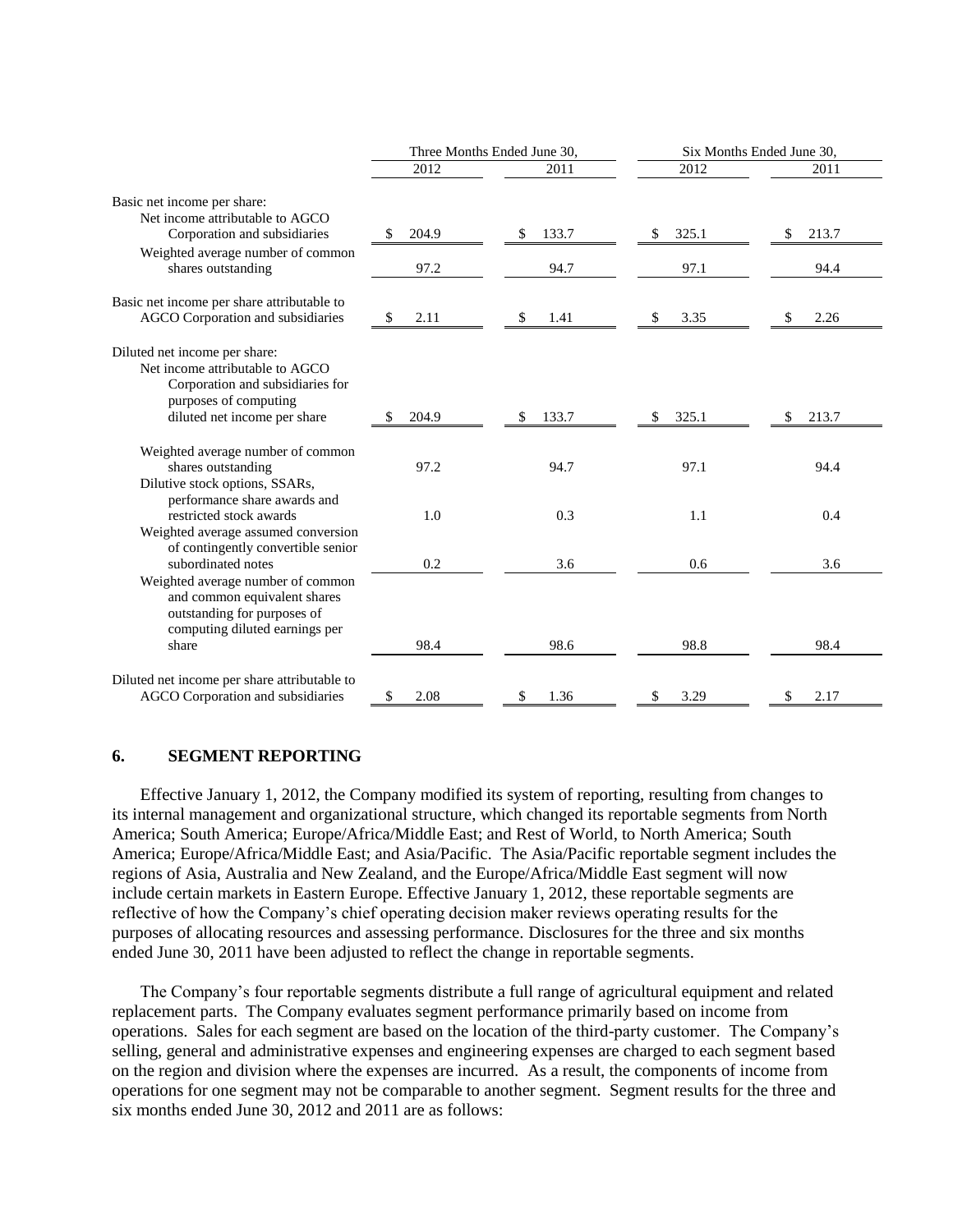| Three Months Ended<br>June 30, | North<br>America | South<br>America | Europe/Africa/<br>Middle East | Asia/<br>Pacific | Consolidated |
|--------------------------------|------------------|------------------|-------------------------------|------------------|--------------|
| 2012                           |                  |                  |                               |                  |              |
| Net sales                      | \$733.4          | \$448.5          | \$1,406.9                     | \$101.3          | \$2,690.1    |
| Income from operations         | 95.7             | 41.7             | 170.0                         | 5.1              | 312.5        |
| 2011                           |                  |                  |                               |                  |              |
| Net sales                      | \$394.8          | \$496.8          | \$1,400.2                     | \$.<br>66.8      | \$2,358.6    |
| Income from operations         | 20.0             | 37.9             | 170.9                         | 4.3              | 233.1        |
|                                |                  |                  |                               |                  |              |
| <b>Six Months Ended</b>        | North            | South            | Europe/Africa/                | Asia/            |              |
| June 30,                       | America          | America          | Middle East                   | Pacific          | Consolidated |
| 2012                           |                  |                  |                               |                  |              |
| Net sales                      | \$1,299.9        | \$863.9          | \$2,606.7                     | \$193.3          | \$4,963.8    |
| Income from operations         | 145.9            | 65.6             | 305.8                         | 6.0              | 523.3        |
| 2011                           |                  |                  |                               |                  |              |
| Net sales                      | \$754.2          | \$907.3          | \$2,373.2                     | \$121.6          | \$4,156.3    |
| Income from operations         | 32.7             | 71.3             | 254.8                         | 9.4              | 368.2        |

A reconciliation from the segment information to the consolidated balances for income from operations is set forth below:

|                                           | Three Months Ended<br>June 30, |        |      |        | <b>Six Months Ended</b><br>June $30$ , |        |  |        |
|-------------------------------------------|--------------------------------|--------|------|--------|----------------------------------------|--------|--|--------|
|                                           | 2012<br>2011                   |        | 2012 |        |                                        | 2011   |  |        |
| Segment income from operations            |                                | 312.5  |      | 233.1  |                                        | 523.3  |  | 368.2  |
| Corporate expenses                        |                                | (24.8) |      | (20.9) |                                        | (45.8) |  | (38.3) |
| Stock compensation expense                |                                | (10.4) |      | (6.6)  |                                        | (18.2) |  | (11.0) |
| Restructuring and other infrequent income |                                | 0.1    |      | 0.9    |                                        | 0.1    |  | 0.7    |
| Amortization of intangibles               |                                | (12.5) |      | (4.9)  |                                        | (24.7) |  | (9.3)  |
| Consolidated income from operations       |                                | 264.9  |      | 201.6  |                                        | 434.7  |  | 310.3  |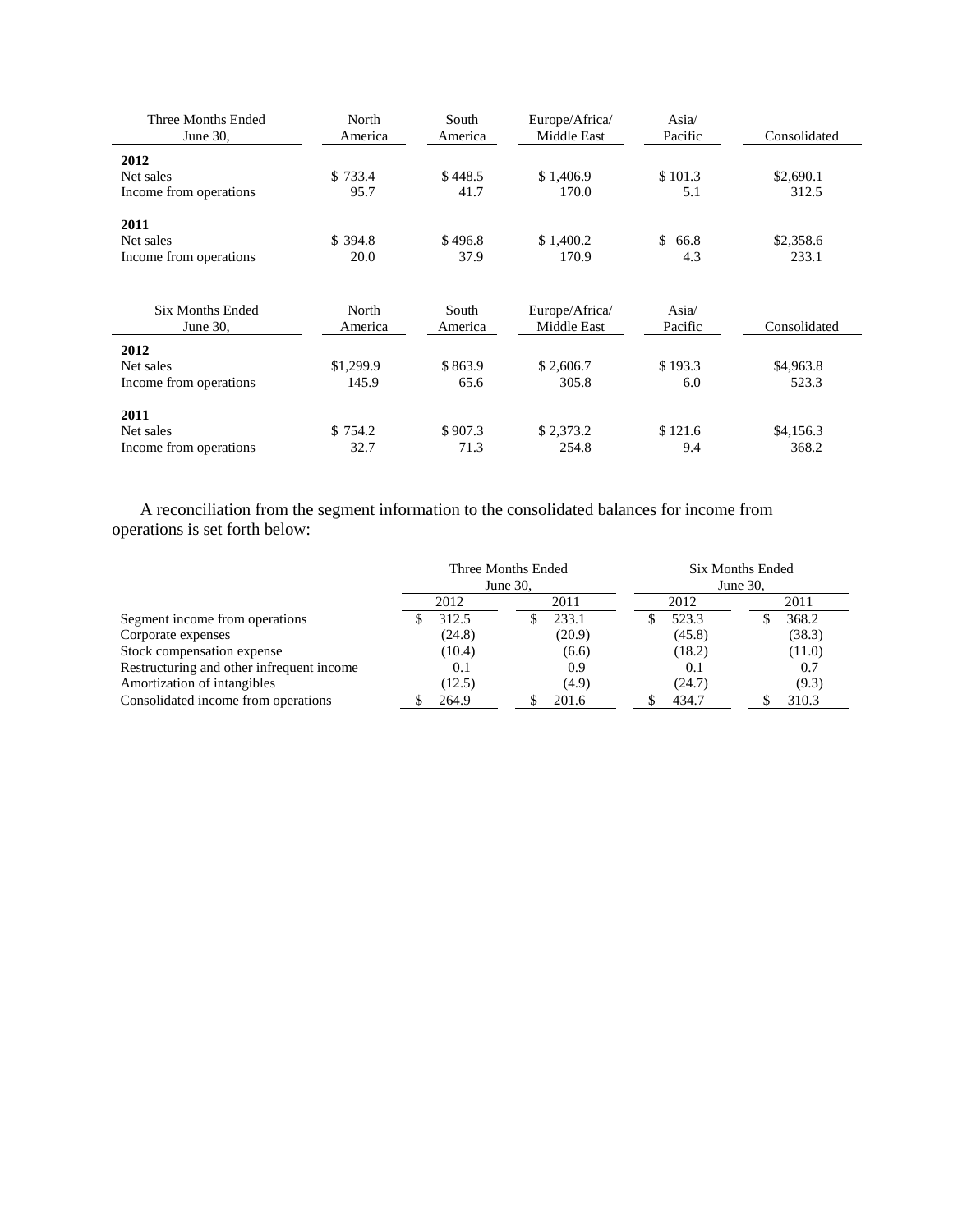#### **RECONCILIATION OF NON-GAAP MEASURES**

This earnings release discloses adjusted income from operations, net income and earnings per share, all of which exclude amounts that differ from the most directly comparable measure calculated in accordance with U.S. generally accepted accounting principles ("GAAP"). A reconciliation of each of these financial measures to the most directly comparable GAAP measure is included below.

The following is a reconciliation of adjusted income from operations, net income and earnings per share to reported income from operations, net income and earnings per share for the three months ended June 30, 2012 and 2011 (in millions, except per share data):

|                                               | Three months ended June 30,         |                               |                                  |                                     |                                     |                                         |  |
|-----------------------------------------------|-------------------------------------|-------------------------------|----------------------------------|-------------------------------------|-------------------------------------|-----------------------------------------|--|
|                                               | 2012                                |                               |                                  | 2011                                |                                     |                                         |  |
|                                               | Income<br>From<br><b>Operations</b> | <b>Net</b><br>Income $^{(1)}$ | Earnings<br>Per<br>$Share^{(1)}$ | Income<br>From<br><b>Operations</b> | <b>Net</b><br>Income <sup>(1)</sup> | Earnings<br>Per<br>Share <sup>(1)</sup> |  |
| As adjusted<br>Restructuring and other        | \$264.8                             | \$204.8                       | \$2.08                           | \$200.7                             | \$133.1                             | \$1.35                                  |  |
| infrequent income <sup><math>(2)</math></sup> | (0.1)                               | (0.1)                         |                                  | (0.9)                               | (0.6)                               | (0.01)                                  |  |
| As reported                                   | \$264.9                             | \$204.9                       | \$2.08                           | \$201.6                             | \$133.7                             | \$1.36                                  |  |

(1) Net income and earnings per share amounts are after tax.<br>(2) The restructuring and other infrequent income recorder

The restructuring and other infrequent income recorded during the second quarter of 2011 related primarily to a reversal of approximately \$0.9 million of previously accrued legally required severance payments associated with the rationalization of the Company's French operations.

 The following is a reconciliation of adjusted income from operations, net income and earnings per share to reported income from operations, net income and earnings per share for the six months ended June 30, 2012 and 2011 (in millions, except per share data):

|                                                                                         | Six months ended June 30,    |                               |                                   |                                     |                                     |                                         |
|-----------------------------------------------------------------------------------------|------------------------------|-------------------------------|-----------------------------------|-------------------------------------|-------------------------------------|-----------------------------------------|
|                                                                                         | 2012                         |                               |                                   | 2011                                |                                     |                                         |
|                                                                                         | Income<br>From<br>Operations | <b>Net</b><br>Income $^{(1)}$ | Earnings<br>Per<br>Share $^{(1)}$ | Income<br>From<br><b>Operations</b> | <b>Net</b><br>Income <sup>(1)</sup> | Earnings<br>Per<br>Share <sup>(1)</sup> |
| As adjusted<br>Restructuring and other<br>infrequent income <sup><math>(2)</math></sup> | \$434.6<br>(0.1)             | \$325.0<br>(0.1)              | \$3.29                            | \$309.6<br>(0.7)                    | \$213.2<br>(0.5)                    | \$2.17                                  |
| As reported                                                                             | \$434.7                      | \$325.1                       | \$3.29                            | \$ 310.3                            | \$213.7                             | \$2.17                                  |

(1) Net income and earnings per share amounts are after tax.<br>(2) The restructuring and other infracuent income recorded

The restructuring and other infrequent income recorded during the first six months of 2011 related primarily to a reversal of approximately \$0.9 million of previously accrued legally required severance payments associated with the rationalization of the Company's French operations.